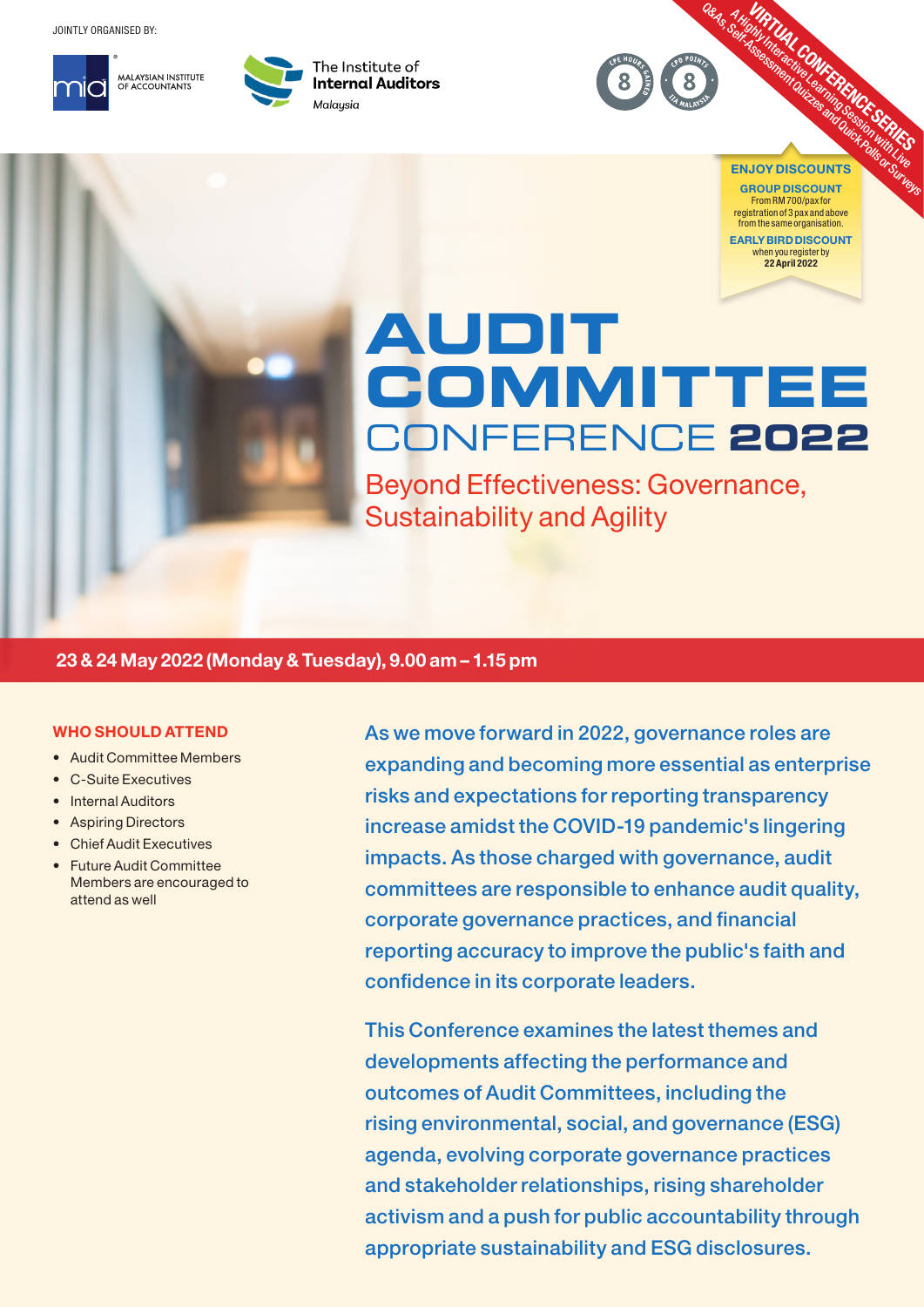VIRTUAL CONFERENCE SERIES

## **AUDIT COMMITTEE** CONFERENCE **2022**

Beyond Effectiveness: Governance, Sustainability and Agility

CONFERENCE PROGRAMME

|                      | <b>CONFERENCE DAY 1</b>                                                                                                                                                                                                                                                                                                                                                                                                                                                                                                                                                                                                                                                                                                                                 |  |  |
|----------------------|---------------------------------------------------------------------------------------------------------------------------------------------------------------------------------------------------------------------------------------------------------------------------------------------------------------------------------------------------------------------------------------------------------------------------------------------------------------------------------------------------------------------------------------------------------------------------------------------------------------------------------------------------------------------------------------------------------------------------------------------------------|--|--|
| 8.30 am              | PARTICIPANTS LOGIN TO JOIN THE VIRTUAL CONFERENCE                                                                                                                                                                                                                                                                                                                                                                                                                                                                                                                                                                                                                                                                                                       |  |  |
| 9.00 a m             | OPENING REMARKS                                                                                                                                                                                                                                                                                                                                                                                                                                                                                                                                                                                                                                                                                                                                         |  |  |
| 9.10 am              | <b>KEYNOTE ADDRESS</b><br>Beyond Effectiveness: Governance, Sustainability and Agility<br>The governance structure is the foundation of excellence underpinning a company's performance. This session reviews the fundamental<br>importance of a robust leadership framework which ultimately determines how the firm conducts everyday operations, its perception in the<br>marketplace, and the value it provides to stakeholders.                                                                                                                                                                                                                                                                                                                    |  |  |
| $9.55$ am            | <b>PANEL DISCUSSION</b><br>The Future of Governance: Agility & Accountability<br>In today's ambiguous and volatile landscape, good governance is agile, adaptable, needs-based, inclusive and stakeholder oriented. Meanwhile,<br>accountability is key to good governance in terms of improving outcomes, measuring performance and providing incentives to achieve targets<br>and sanctions in case of non-performance. This session examines the current and prospective issues affecting good governance and how<br>organisations can move forward to enhance the agility and accountability of their governance mechanism.                                                                                                                         |  |  |
| 11.05 am             | <b>BREAK</b>                                                                                                                                                                                                                                                                                                                                                                                                                                                                                                                                                                                                                                                                                                                                            |  |  |
| $11.20$ am           | <b>Tax Governance: The Oversight Strategy</b><br>Global tax is a rapidly evolving field with unclear outcomes and challenging judgments that can be tough for audit committees to navigate.<br>To offer effective oversight in tandem with their broader oversight responsibilities, audit committees must be able to map the company's<br>position and risk profile in the ever-changing global tax landscape. This session also looks at the importance of complying with regulatory<br>developments, building strong tax leader relationships, and using tools such as Key Performance Indicators, Resourcing and reporting<br>structures, Risk Assessment & Risk Appetite to improve audit committee leadership on Tax Governance.                  |  |  |
| 12.05 pm             | <b>PANEL DISCUSSION</b><br><b>Pandemic Proof Sustainability: The AC Perspective</b><br>Enhancing the sustainability of global supply chains are a major challenge for companies dealing with assorted supply chain, labour, and<br>fraud difficulties in the wake of the COVID-19 outbreak. Going forward, the audit committee will need to continue to work with their board,<br>other committees, and management to ensure that the comprehensive and material risks affecting their supply chains and business are fully<br>understood and mitigated.                                                                                                                                                                                                |  |  |
| $1.15 \,\mathrm{pm}$ | END OF DAY 1                                                                                                                                                                                                                                                                                                                                                                                                                                                                                                                                                                                                                                                                                                                                            |  |  |
|                      | <b>CONFERENCE DAY 2</b>                                                                                                                                                                                                                                                                                                                                                                                                                                                                                                                                                                                                                                                                                                                                 |  |  |
| 8.30 am              |                                                                                                                                                                                                                                                                                                                                                                                                                                                                                                                                                                                                                                                                                                                                                         |  |  |
|                      |                                                                                                                                                                                                                                                                                                                                                                                                                                                                                                                                                                                                                                                                                                                                                         |  |  |
|                      | PARTICIPANTS LOGIN TO JOIN THE VIRTUAL CONFERENCE<br><b>OPENING REMARKS</b>                                                                                                                                                                                                                                                                                                                                                                                                                                                                                                                                                                                                                                                                             |  |  |
| 9.00 a m<br>9.10 am  | <b>Becoming the Trusted Advisor</b><br>Explore how the internal audit function can structure and implement an effective stakeholder relationship programme to identify its stakeholders<br>and align internal audit activities with the organisation's needs. The speaker will also outline strategies and approaches for internal audit to<br>build and maintain effective stakeholder relationships that help to drive value for the organisation, thereby positioning the internal auditor as                                                                                                                                                                                                                                                        |  |  |
| $9.55$ am            | a trusted advisor to the Management and Board.<br><b>PANEL DISCUSSION</b><br><b>Enhancing ESG Oversight</b><br>As the ESG agenda gains traction in boardrooms and C-suites, internal audit can step up as a trusted advisor by identifying and mitigating<br>diverse ESG risks which range from climate change to diversity, equity, and inclusion (DEI) issues. This panel discusses the role and<br>responsibilities of Audit Committees in addressing ESG concerns and issues, and shows how they can rely on the internal audit function to<br>enhance continuous monitoring processes and internal controls while providing the assurance needed for trustworthy ESG disclosures.                                                                  |  |  |
| 11.05 am             | <b>BREAK</b>                                                                                                                                                                                                                                                                                                                                                                                                                                                                                                                                                                                                                                                                                                                                            |  |  |
| 11.20 am             | <b>Making Culture Part of Your Audit DNA</b><br>Great culture drives successful organisations while toxic culture undermines performance. Understand the scope and value of a culture<br>audit, and convince internal audit teams, audit committees and boards that a culture audit can get to the heart of what helps or hinders the<br>organisation.                                                                                                                                                                                                                                                                                                                                                                                                  |  |  |
| 12.05 pm             | <b>PANEL DISCUSSION</b><br><b>Strategic Alignment: Internal Audit Reformation</b><br>Every internal audit department needs to reform to improve the relevance and value add of audit, in response to increasingly tough demands<br>placed on the internal audit department and Chief Audit Executive (CAE) by the Audit Committee and Management. This discussion calls<br>for internal auditors to elevate their thinking from a pure micro level (focussing on individual risks, compliance obligations, and governance<br>requirements) to a macro level (assessing impacts on the holistic frameworks for compliance, risk, and governance) to meet and satisfy<br>leadership's increasingly stringent needs and expectations.<br>END OF CONFERENCE |  |  |